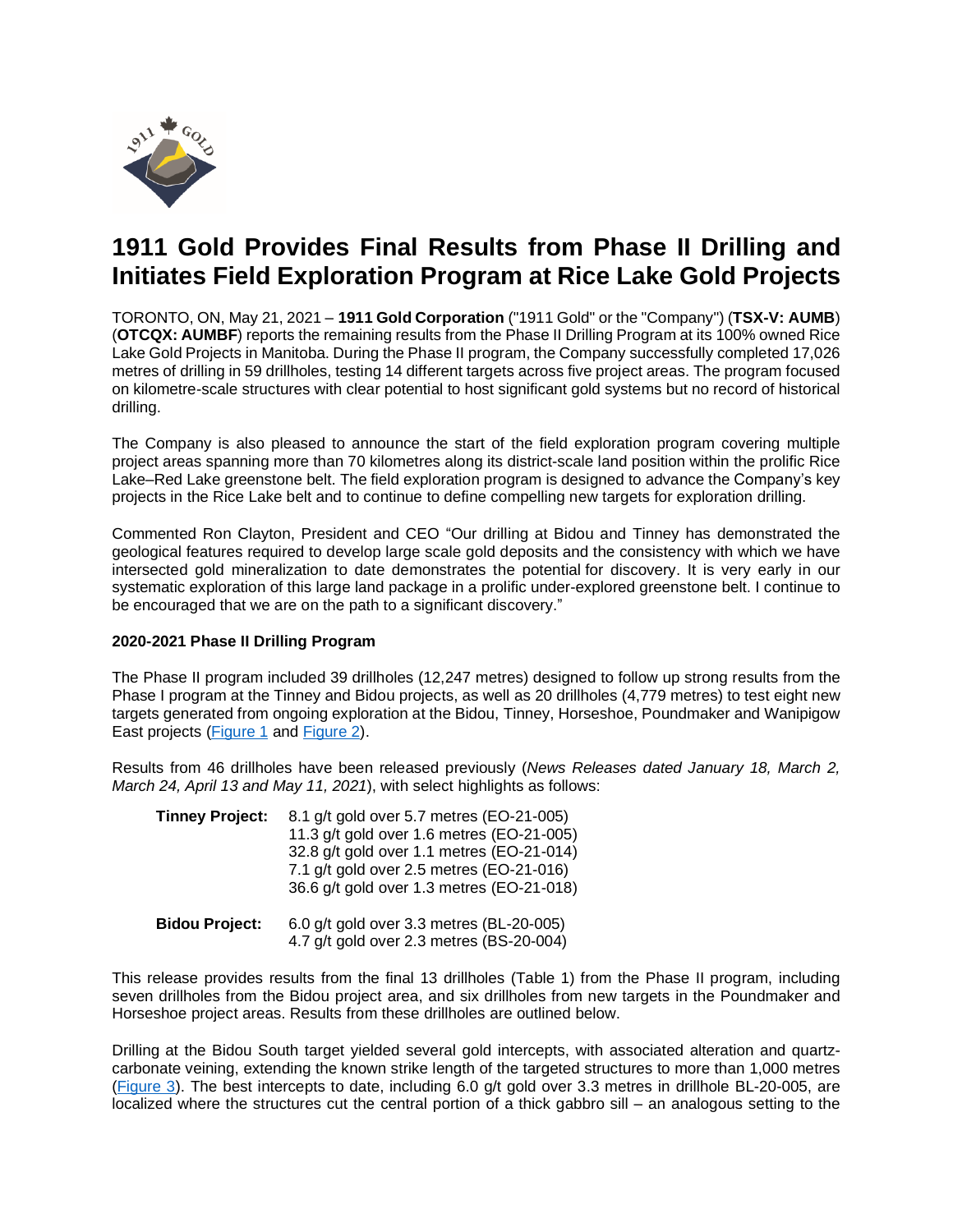True North deposit at Bissett. Additional drilling at Bidou South will focus on testing these intersections down-plunge to depth, as well as testing several parallel structures that cut the gabbro along strike, which are priority targets with no record of previous drilling.

At Poundmaker, the Company completed three wide-spaced drillholes at the NW target, testing quartzcarbonate vein systems with localized high-grade gold exposed in a series of historical trenches. The drilling confirmed multiple structures controlled by mafic dikes in the host tonalite intrusion. Although this drilling did not yield significant intercepts, the structures are adjacent and parallel to kilometres-long topographic lineaments that have not been drill tested, providing ample scope for additional exploration.

Drilling at Horseshoe Lake targeted a key geological contact at the base of a Temiskaming-like sedimentary basin, in locations where the contact is intersected by a series of structures comparable to the main orehosting structures at the True North mine. Three drillholes completed from ice pads on Horseshoe Lake failed to establish the location of the key contact, which is poorly constrained in this area due to the absence of exposure; hence, the principal targets at Horseshoe remain untested and will be re-evaluated in light of the new drilling data.

Going forward, the Company's exploration team continues to analyze and interpret the high-quality data obtained from the Phase II program. This will be used to evaluate the Company's 3D geological models to better constrain local controls on gold mineralization in the context of its exploration model and new drilling results. Priorities for follow up drilling will include infill adjacent to high-grade intercepts from the Phase II program, as well as drilling of structural intersections with potential for high-grade plunging shoots at both Tinney and Bidou.

| Project,            | Hole $ID^{(1)}$ |        | Easting Northing | Length | Az.    | Incl.  | From   | To     | Length $(2)$ | Gold <sup>(3)</sup> |
|---------------------|-----------------|--------|------------------|--------|--------|--------|--------|--------|--------------|---------------------|
| <b>Target</b>       |                 |        | (NAD83, UTMZ15N) | (m)    | (deg.) | (deg.) | (m)    | (m)    | (m)          | (g/t)               |
| Bidou - Bidou South | BL-21-008       | 335029 | 5637992          | 305    | 165    | -50    | 187.00 | 187.95 | 0.95         | 0.75                |
|                     |                 |        |                  |        |        |        | 195.10 | 197.25 | 2.15         | 0.23                |
|                     | BL-21-009       | 335155 | 5638027          | 305    | 165    | -55    |        |        |              | <b>NSV</b>          |
|                     | BL-21-011       | 334839 | 5637936          | 251    | 165    | $-72$  | 175.50 | 176.80 | 1.30         | 0.73                |
|                     |                 |        |                  |        |        |        | 193.00 | 194.20 | 1.20         | 1.15                |
|                     |                 |        |                  |        |        |        | 198.80 | 199.40 | 0.60         | 1.63                |
|                     | BL-21-012       | 335284 | 5638055          | 299    | 165    | -70    |        |        |              | <b>NSV</b>          |
|                     | BL-21-013       | 335091 | 5638021          | 296    | 165    | -49    | 127.00 | 127.85 | 0.85         | 0.35                |
|                     |                 |        |                  |        |        |        | 129.60 | 132.90 | 3.30         | 0.35                |
|                     | BL-21-014       | 335080 | 5638031          | 326    | 165    | -65    |        |        |              | <b>NSV</b>          |
|                     | BL-21-015       | 334839 | 5637936          | 269    | 165    | -55    | 132.90 | 133.75 | 0.85         | 0.69                |
|                     |                 |        |                  |        |        |        | 139.35 | 143.00 | 3.65         | 1.65                |
|                     |                 |        |                  |        |        | inc.   | 139.35 | 139.85 | 0.50         | 4.24                |
| Poundmaker          | PM-21-002       | 306111 | 5663918          | 254    | 220    | -50    | 77.70  | 78.36  | 0.66         | 1.23                |
|                     | PM-21-003       | 306151 | 5663856          | 200    | 220    | -60    | 107.70 | 108.20 | 0.50         | 0.63                |
|                     | PM-21-004       | 306190 | 5663828          | 203    | 200    | -60    |        |        |              | <b>NSV</b>          |
| Horseshoe           | HS-21-005       | 308119 | 5657985          | 401    | 145    | $-60$  |        |        |              | <b>NSV</b>          |
|                     | HS-21-006       | 307909 | 5658103          | 221    | 170    | -50    |        |        |              | <b>NSV</b>          |
|                     | HS-21-008       | 308126 | 5657988          | 250    | 035    | $-45$  |        |        |              | <b>NSV</b>          |

|  | Table 1: Gold intercepts from drillholes at the Bidou, Poundmaker and Horseshoe projects. |  |  |  |  |  |
|--|-------------------------------------------------------------------------------------------|--|--|--|--|--|
|--|-------------------------------------------------------------------------------------------|--|--|--|--|--|

 $<sup>(1)</sup>$  Numbering reflects order in which drillholes were planned, rather than sequence of drilling</sup>

(2) Represents drillcore length; true widths are presently unknown

(3) Intervals are weighted averages; NSV, no significant values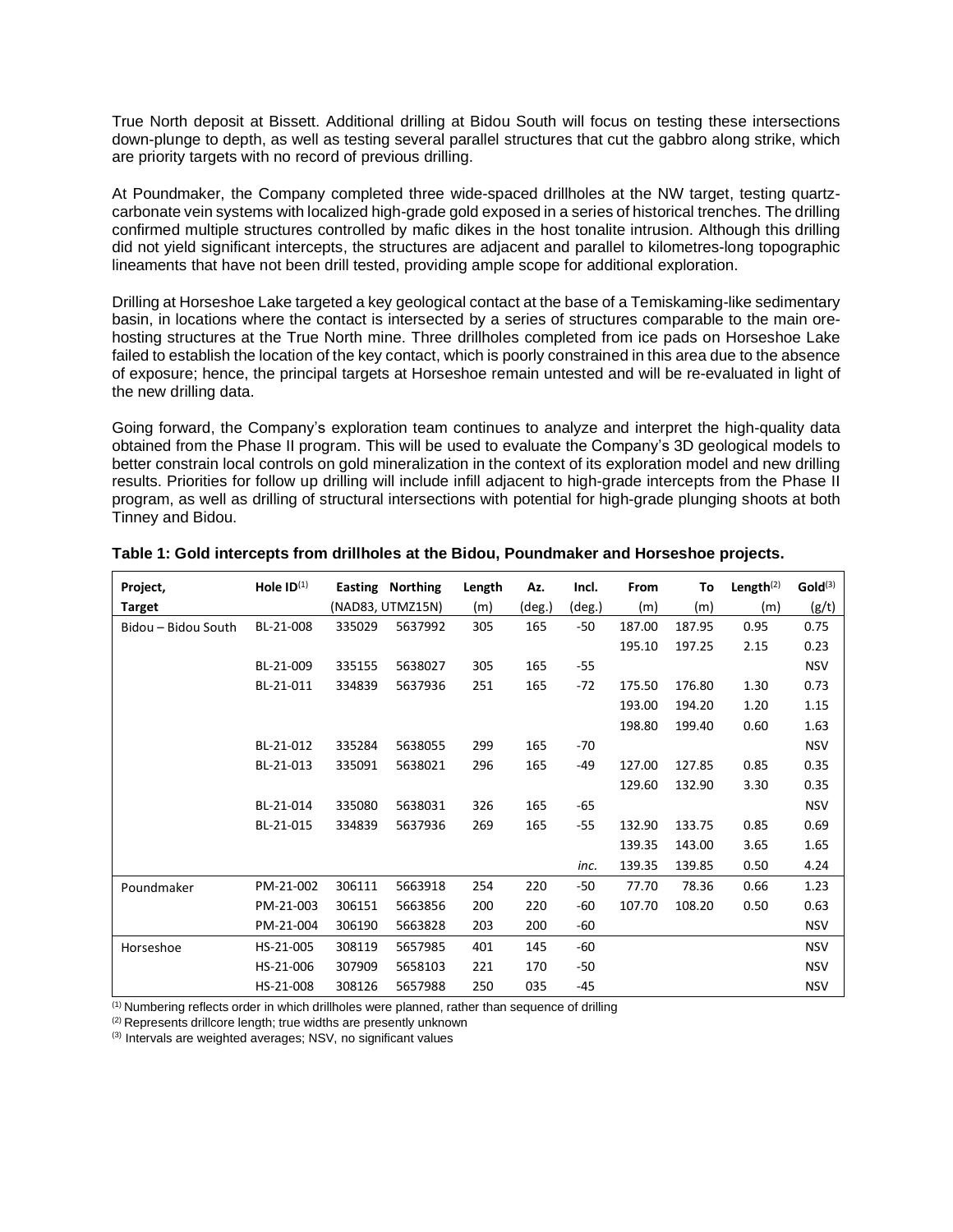## **2021 Field Exploration Program**

In early May the Company initiated fieldwork in six project areas, spanning more than 70 kilometres of its district-scale land position in the highly prospective Rice Lake greenstone belt. Geological mapping, prospecting and surficial geochemistry, in conjunction with newly-acquired high-resolution drone magnetic survey data, as well as the Company's regional high-resolution aeromagnetic and LiDAR datasets, will be utilized to further delineate and prioritize areas for both follow-up and first-pass exploration drilling.

At the Tinney project, fieldwork will include detailed mapping, outcrop stripping and surficial geochemistry, with emphasis on the Gunnar porphyry intrusion and tracing the gold system southward toward the historic Gunnar mine, located 1.4 kilometres to the south of the Company's southern-most drillhole on this largescale exploration target.

In the Bidou project area, the focus will be on generating additional drill targets along the numerous kilometre-scale structures identified by the Company using field and geophysical data, and subsequently confirmed by drilling in several locations, notably at Bidou South and Janet. Surficial geochemistry, along with detailed mapping and prospecting, will guide planning for additional exploration drilling at Bidou.

## **QA-QC Protocols**

Sample handling, preparation and analysis are monitored through the implementation of formal chain-ofcustody procedures and quality assurance-quality control (QA-QC) programs designed to follow industry best practices. Drillcore is logged and sampled in a secure facility located in Bissett, Manitoba. Drillcore samples for gold assay are cut in half using a diamond saw and are submitted to Activation Laboratories Ltd. (Actlabs) in Ancastor, Ontario, for preparation by crushing to 80% passing 2 millimetres, riffle splitting to obtain 250-gram aliquots, and pulverizing to 95% passing 106 microns; the pulverizer bowl is cleaned with sand after each sample. Pulps are analyzed by a 30-gram fire assay and AAS finish. For assays above 5 g/t Au, a cut of the original pulp was re-assayed with a gravimetric finish. Samples with visible gold are analyzed by metallic screen assay, with the weighted average of gold for the entire sample reported, based on fire assays of the screen oversize and undersize fractions. In addition to Actlabs' in-house QA-QC protocols, 1911 Gold inserts certified standards, non-certified blanks and field duplicates into the sample stream at regular intervals, such that QA-QC accounts for 10% of the total samples submitted. Blanks are also inserted after heavily mineralized or visible-gold–bearing samples. Results are routinely evaluated for accuracy, precision and contamination.

#### **Qualified Person Statement**

Technical information in this news release has been reviewed and approved by Dr. Scott Anderson, Ph.D., P.Geo., the Company's Vice President, Exploration, and Qualified Person as defined by Canadian National Instrument 43-101 – Standards of Disclosure for Mineral Projects.

## **About 1911 Gold Corporation**

1911 Gold is a junior explorer that holds a highly prospective, consolidated land package totalling 55,500 hectares within and adjacent to the Archean Rice Lake greenstone belt in Manitoba, and also owns the True North mine and mill complex at Bissett, Manitoba, where it is reprocessing historic tailings on a seasonal basis. 1911 Gold believes its land package is a prime exploration opportunity, with potential to develop a mining district centred on the True North complex. The Company also owns the Tully and Denton-Keefer projects near Timmins, Ontario, and intends to focus on both organic growth opportunities and accretive acquisition opportunities in North America.

1911 Gold's True North complex and exploration land package are located within the traditional territory of the Hollow Water First Nation, signatory to Treaty No. 5 (1875-76). 1911 Gold looks forward to maintaining open, co-operative and respectful communication with the Hollow Water First Nation in order to build mutually beneficial working relationships.